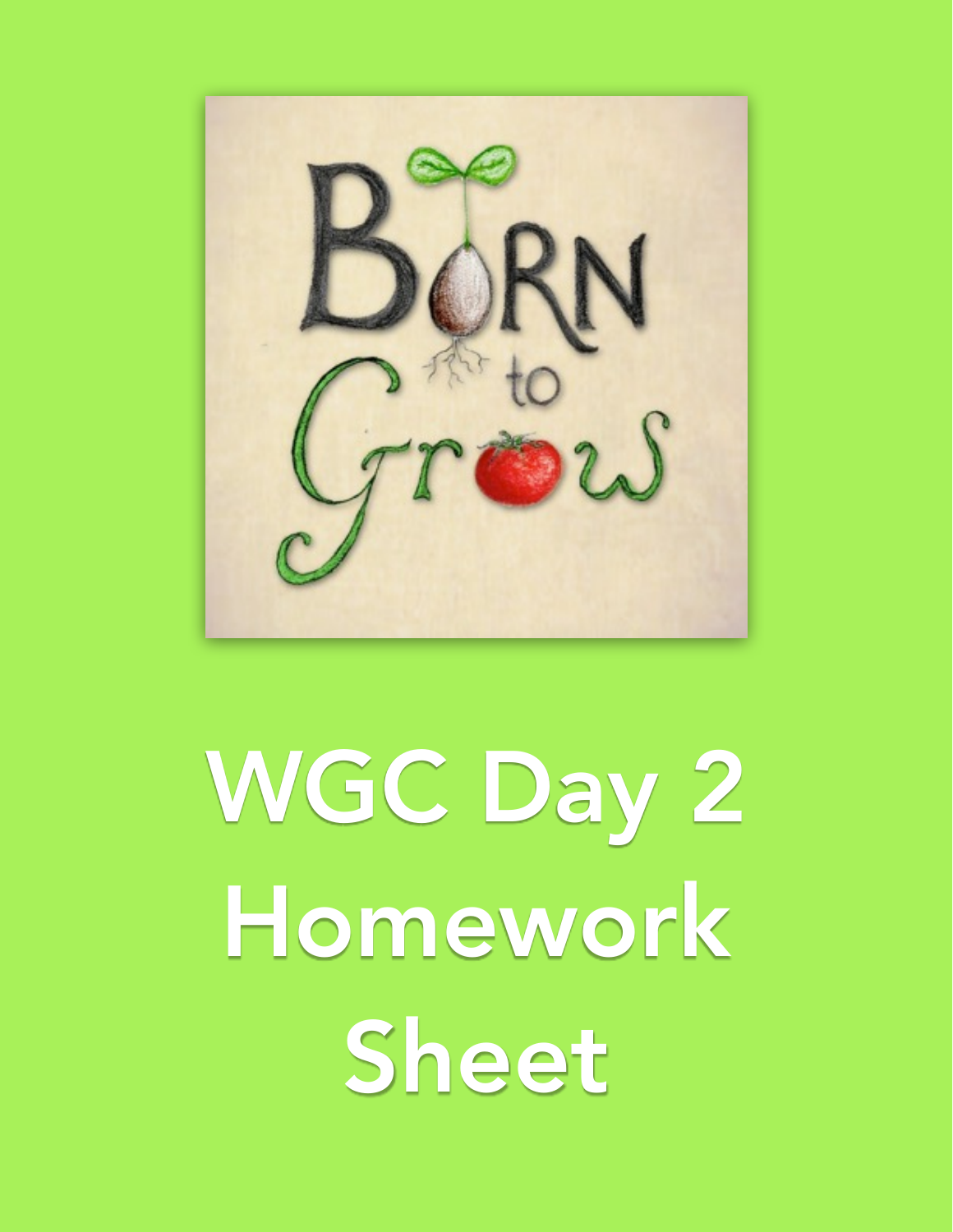## DAY 2 HOMEWORK SHEET

- 1. FIND your average last frost date [here](https://davesgarden.com/guides/freeze-frost-dates/) and setup the corresponding calendar for your location (see links on the next page).
- 2. PLAN your winter garden by dropping the crops you want to grow into the calendar for your location.

Look up any crops not in the calendar and record the best time to plant those separately or match them with similar crops in the calendar based on their days to maturity.

- 3. CELEBRATE! Go LIVE in the **Facebook Group** and let everyone know:
	- 1. The first winter crop that you are going to plant.
	- 2. Your number one take-away from the class. This could be a personal "aha moment" or your favorite gardening tip or trick that was shared.
	- 3. Celebrate completing the second day of the challenge!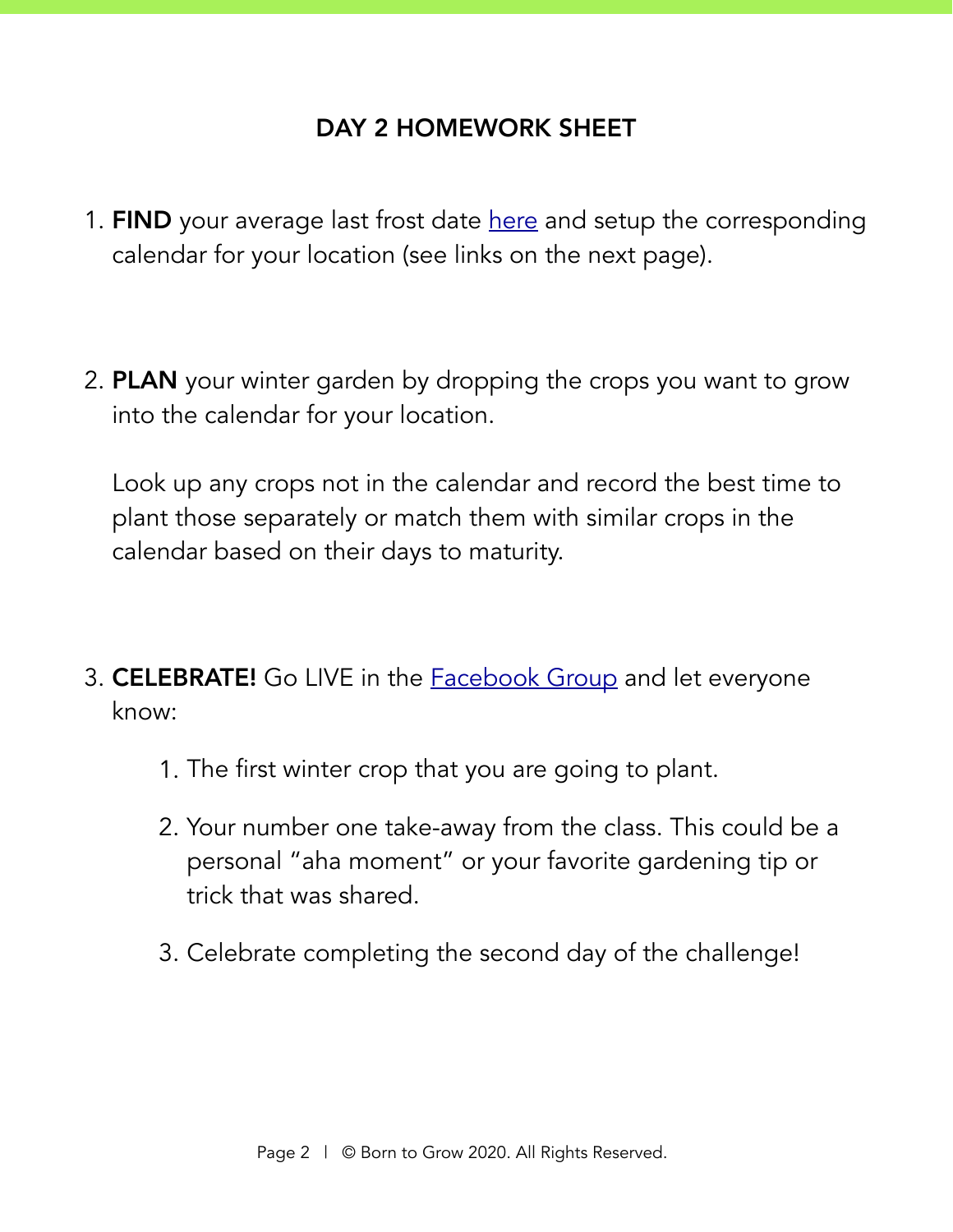## TEMPORARY PLANTING CALENDAR ACCESS

These calendars are based on your average last frost date. You can find the average last frost date for your location [here](https://davesgarden.com/guides/freeze-frost-dates/).

**HOW TO USE IT:** Watch the [Calendar Training Videos Here](https://borntogrow.net/calendar-training/)

——————————————

- Jan 1 Jan 28 South: [Setup this calendar](https://launch.borntogrow.net/calendar-setup/?url=https://teamup.com/ksk85eb5ire7jm3xkj?tz=America%2FNew_York&view=L&date=2016-01-01&showHeader=0&showViewSelector=0&calendars=6088479&viewstate=%7B%22dateRange%22%3A%22day%22%2C%22groupBy%22%3A%22none%22%2C%22showDetails%22%3Atrue%7D)
- Jan 1 Jan 28 North: [Setup this calendar](https://launch.borntogrow.net/calendar-setup/?url=https://teamup.com/ksk4v6q3gynzc9ugzr?tz=America%2FNew_York&view=L&date=2016-01-01&showHeader=0&showViewSelector=0&calendars=6087949&viewstate=%7B%22dateRange%22%3A%22day%22%2C%22groupBy%22%3A%22none%22%2C%22showDetails%22%3Atrue%7D)
- Jan 29 Feb 25 South: [Setup this calendar](https://launch.borntogrow.net/calendar-setup/?url=https://teamup.com/ksjdpre3pg82tekrng?tz=America%2FNew_York&view=L&date=2016-01-01&showHeader=0&showViewSelector=0&calendars=6088709&viewstate=%7B%22dateRange%22%3A%22day%22%2C%22groupBy%22%3A%22none%22%2C%22showDetails%22%3Atrue%7D)
- Jan 29 Feb 25 North: [Setup this calendar](https://launch.borntogrow.net/calendar-setup/?url=https://teamup.com/ksy6dnmm2qobq2sthb?tz=America%2FNew_York&view=L&date=2016-01-01&showHeader=0&showViewSelector=0&calendars=6083249&viewstate=%7B%22dateRange%22%3A%22day%22%2C%22groupBy%22%3A%22none%22%2C%22showDetails%22%3Atrue%7D)
- Feb 26 March 11 South: [Setup this calendar](https://launch.borntogrow.net/calendar-setup/?url=https://teamup.com/ks7wtpzwt2nc18xmbx?tz=America%2FNew_York&view=L&date=2016-01-01&showHeader=0&showViewSelector=0&calendars=6088913&viewstate=%7B%22dateRange%22%3A%22day%22%2C%22groupBy%22%3A%22none%22%2C%22showDetails%22%3Atrue%7D)
- Feb 26 March 11 North: [Setup this calendar](https://launch.borntogrow.net/calendar-setup/?url=https://teamup.com/ksk7hqeajwbtba4cef?tz=America%2FNew_York&view=L&date=2016-01-01&showHeader=0&showViewSelector=0&calendars=6027671&viewstate=%7B%22dateRange%22%3A%22day%22%2C%22groupBy%22%3A%22none%22%2C%22showDetails%22%3Atrue%7D)
- March 12 March 25 South: [Setup this calendar](https://launch.borntogrow.net/calendar-setup/?url=https://teamup.com/ksfy49249vepen2xuy?tz=America%2FNew_York&view=L&date=2016-01-01&showHeader=0&showViewSelector=0&calendars=6136527&viewstate=%7B%22dateRange%22%3A%22day%22%2C%22groupBy%22%3A%22none%22%2C%22showDetails%22%3Atrue%7D)
- March 12 March 25 North: [Setup this calendar](https://launch.borntogrow.net/calendar-setup/?url=https://teamup.com/ksxmk5m76hy7dtkxzj?tz=America%2FNew_York&view=L&date=2016-01-01&showHeader=0&showViewSelector=0&calendars=6012454&viewstate=%7B%22dateRange%22%3A%22day%22%2C%22groupBy%22%3A%22none%22%2C%22showDetails%22%3Atrue%7D)
- March 26 April 1: [Setup this calendar](https://launch.borntogrow.net/calendar-setup/?url=https://teamup.com/ksdwn6yoe74tzsgpvg?tz=America%2FNew_York&view=L&date=2016-01-01&showHeader=0&showViewSelector=0&calendars=6026941&viewstate=%7B%22dateRange%22%3A%22day%22%2C%22groupBy%22%3A%22none%22%2C%22showDetails%22%3Atrue%7D)
- April 2 April 8: [Setup this calendar](https://launch.borntogrow.net/calendar-setup/?url=https://teamup.com/ks4gv6qsrvgr89t946?tz=America%2FNew_York&view=L&date=2016-01-01&showHeader=0&showViewSelector=0&calendars=6005432&viewstate=%7B%22dateRange%22%3A%22day%22%2C%22groupBy%22%3A%22none%22%2C%22showDetails%22%3Atrue%7D)
- April 9 April 15: [Setup this calendar](https://launch.borntogrow.net/calendar-setup/?url=https://teamup.com/ks8om28nqfx538s619?tz=America%2FNew_York&view=L&date=2016-01-01&showHeader=0&showViewSelector=0&calendars=5693668&viewstate=%7B%22dateRange%22%3A%22day%22%2C%22groupBy%22%3A%22none%22%2C%22showDetails%22%3Atrue%7D)